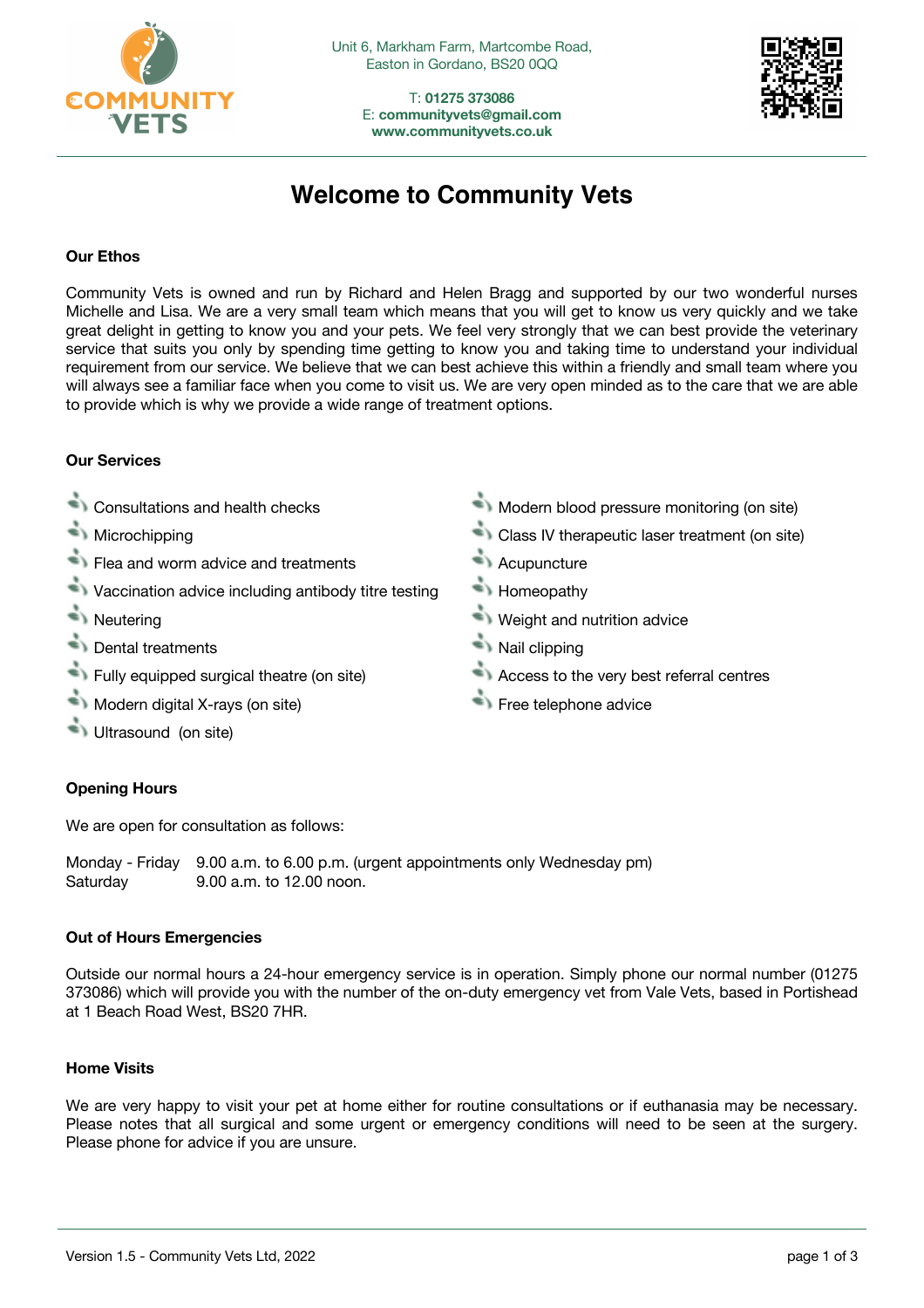

T: **01275 373086** E: **communityvets@gmail.com www.communityvets.co.uk**



#### **Ambulance Service**

If required, we can provide an ambulance service where we collect and return your pet for treatment at the surgery. There is a nominal fee for this service.

#### **Overnight Hospital Care**

Any pets that require treatment overnight are transferred either by us, or yourselves if you prefer, to Vale Vets (Portishead). Vale Vets provide 24-hour veterinary care and 24-hour on-site nursing. Pets that require ongoing hospital treatment will remain at Vale Vets until they are fit to return to us or return home directly. Please note that all treatment costs incurred whilst at Vale Vets will be due for payment directly to that practice at time of collection.

#### **Fees and Payment Terms**

We allow at least 15 minutes for each consultation for which there is a standard consultation fee. Where reexamination consultation are required a re-examination consultation fee will be charged. Any medications, diagnostic test or treatments will be charged additionally.

We will provide an estimate of costs associated with all planned procedures. Please feel free to discuss any concerns regarding treatment costs prior to procedures taking place.

Please ask us if you wish to know the price of any medication or service.

All fees due are to be paid at the time of consultation or on collection of your pet after a procedure.

#### **Insurance claims**

We are happy to complete insurance claim forms that you submit to us free of charge. We are unable to accept payment of veterinary fees directly from your insurance company.

#### **Second opinions and referrals**

We always aim to provide the very best care and treatment for your pets. In order to do this there are times where we may discuss with you seeking a second opinion from another vet or referral centre. This invariably will incur addition fees. Never feel embarrassed to discuss with us if you feel that you would like to have a second opinion or be referred.

#### **Prescriptions**

We operate a well-stocked veterinary pharmacy allowing prescription only medications to be dispensed at the time of consultation or surgery. We are only allowed to dispense prescription only medicines to patients directly under our care. For this reason, any pet on long term medication will need to have been examined by us at least every 6 months to review the medication being given. There will be a standard re-examination fee for this consultation.

If your pet requires a repeat prescription, please phone and request giving us at least one working day notice in order that the medication can be authorised by Richard or Helen and, if necessary, ordered from the wholesaler.